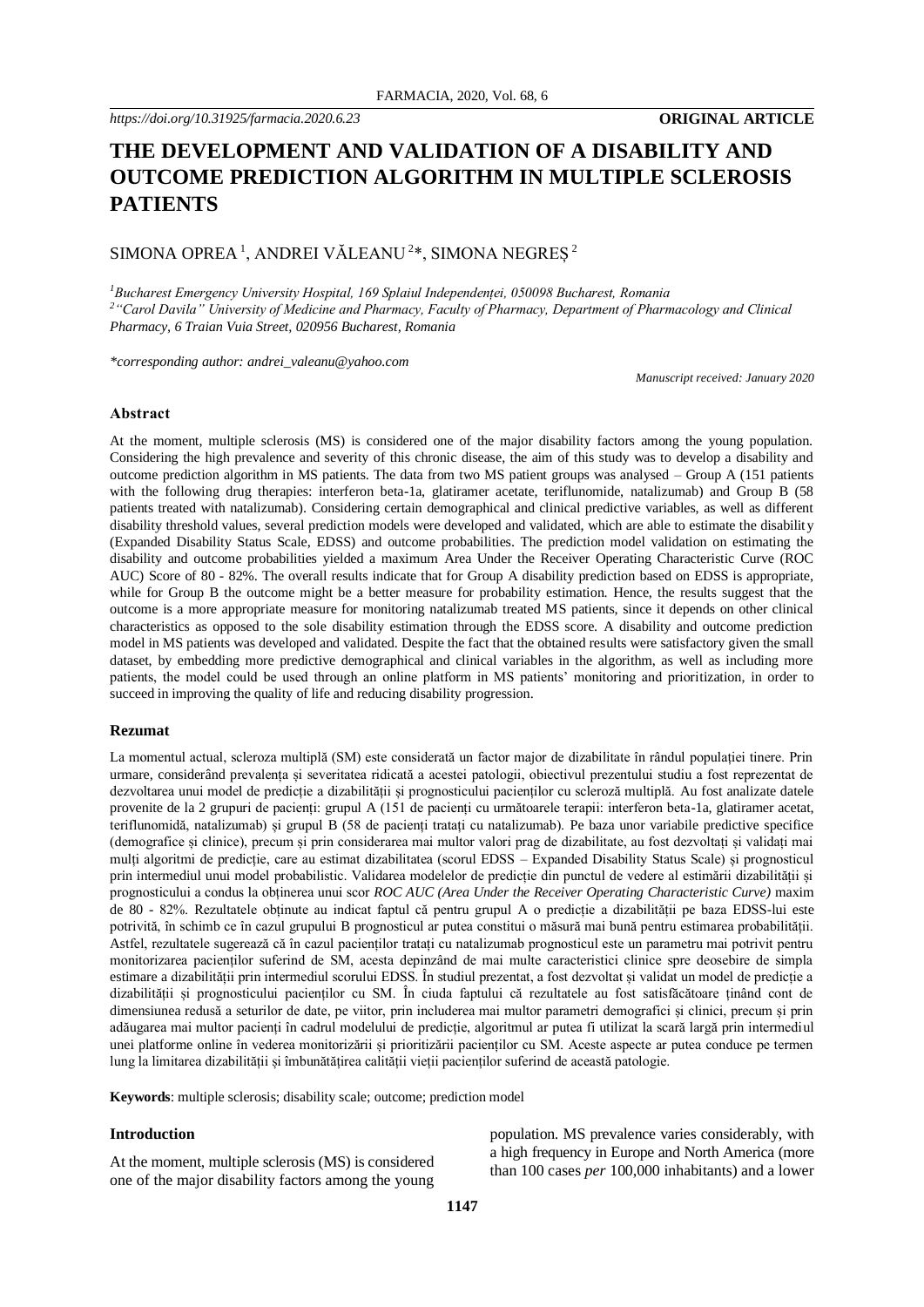one in other regions [2, 10]. Due to the risk factors which contribute to the onset and exacerbation of MS, additional patient monitoring techniques are required, regardless of the MS type or of the recommended drug therapy [7, 13].

Machine learning techniques have been gaining more insight over the last 10 years, due to the fast development of artificial intelligence, as well as the increased prevalence of certain chronic diseases. These methods are based on algorithms of high complexity (such as neural networks or random forests), applied on a regular basis for disease diagnosis. Well known examples include the diagnosis of diabetic neuropathy and Alzheimer's disease by using image analysis [3, 5, 10, 14]. Regarding multiple sclerosis diagnosis, monitoring and management, such artificial intelligence techniques are mainly based on multiple sclerosis disease course classification based on central nervous system lesions [7, 21]. In addition, other studies used machine learning or statistical approaches for predicting the treatment response or the EDSS (Expended Disability Status Scale) score evolution [17, 22], while others computed a more sensitive and complex disability scale, namely the Combinatorial Weight-Adjusted Disability Score, in order to perform relevant simulations of MS disease progression [20]. Therefore, considering the high prevalence and severity of this chronic disease, as well as the fact that until now

only few machine learning methods for MS patients monitoring were developed, the aim of this study was to develop a disability and outcome prediction algorithm in MS patients.

#### **Materials and Methods**

#### *Study design*

In order to develop a clinically relevant prediction model, the patients which needed to be included in the study had to be carefully selected. Hence, two patient groups were selected and the data were independently analysed for the two groups. The patients were monitored in the Neurology Department of the Bucharest Emergency University Hospital (BEUH), Romania according to the updated guidelines regarding MS diagnosis and treatment [12, 16]. The study was validated by the Hospital Ethics Local Committee, and an informed consent was obtained from all study participants. The procedures were in accordance with the ethical standards of the responsible committee on human experimentation and with the Declaration of Helsinki.

*Patients with different types of therapy (Group A)*. 151 patients with either primary progressive or relapsingremitting MS and with at least 2 neurological evaluations in the last 2 years were included in this group. The primary progressive MS form was not separated from the relapsing-remitting MS form due to the fact that the MS disease type was not mentioned for all the

patients who were included in the study. In addition, the small number of patients which were selected (151) would have made the separate training of the model on two different subgroups (patients with primary progressive and relapsing-remitting MS form) a difficult task and due to the missing data, clinically irrelevant. For each patient, several demographical and clinical variables were considered: gender, age at diagnosis, age, Expanded Disability Status Scale (EDSS) score at disease onset (EDSSonset), disease duration, number of treatments and the current EDSS score (EDSS<sub>present</sub>). The group consisted of 61.59% females and 38.41% males. The mean age at diagnosis was 30.07 years (standard deviation  $(SD) = 9.3$ ) and the mean age among the patients was  $40.27$  years (SD = 10.68). The mean disease duration was 10.2 years. The patients received the following therapies: interferon beta-1a (46 patients – 30.46%), glatiramer acetate (45 patients – 29.8%), teriflunomide (3 patients – 1.99%), natalizumab (56 patients – 37.09%), unknown (1 patient – 0.66%). *Patients treated with natalizumab (Group B)*. The second group of patients which were included in the study consisted of all patients treated with natalizumab at BEUH and part of the Multiple Sclerosis National Programme. There were 58 patients included in the study, 58.62% females and 41.38% males. The mean age at diagnosis was 26.38 years (standard deviation  $(SD) = 7.78$ ) and the mean age among the patients was 35.33 years ( $SD = 9.21$ ). The analysed variables were gender, age at diagnosis, age, EDSS<sub>onset</sub>, natalizumab treatment duration, number of treatments before natalizumab, EDSS<sub>present</sub> and outcome (disease prognosis – marked by the neurologist as good or bad based on multiple criteria). The mean natalizumab treatment duration was 3.38 years.

*The development of the disability and outcome prediction model*

All the specified variables, both for Group A and Group B were used for the development of the disability and outcome prediction model. There were several models which were independently built for each group. The algorithm development and validation were performed by using Python programming language, version 3.5.2. Logistic regression was used as machine learning algorithm, due to its ability of performing well on small datasets and generating good calibrated probabilities. Numpy, Scipy and Scikit-learn libraries were used for data preprocessing and machine learning development [15]. For the patients belonging to Group B, both a disability and an outcome prediction model were built (based on EDSS<sub>present</sub> and Outcome), while for the other group, only a disability prediction model was developed (based on EDSS<sub>present</sub>). The difference between the two patient groups regarding the prediction algorithms was due to the fact that in Group B all patients were treated with the same drug (natalizumab), which allowed the neurologist to perform a relevant and uniform analysis related to the disease prognosis.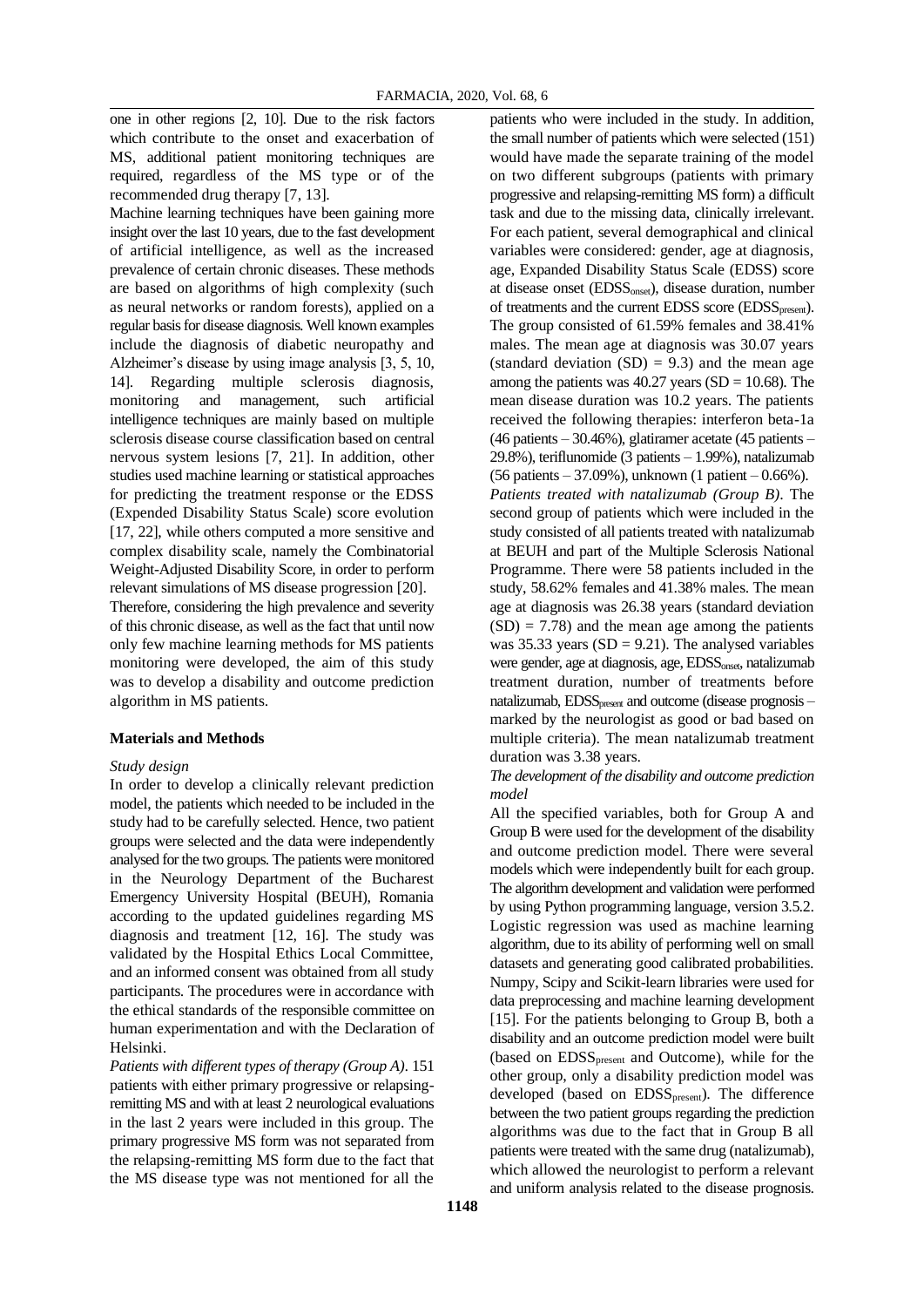All the predictive models were based on a probability estimation.

In order to properly build the disability prediction model, for each group several classes were created, based on certain EDSS<sub>onset</sub> threshold values (EDSS<sub>threshold</sub>). Several threshold values were set for Group A and Group B. The patients with  $EDSS_{onset} \leq EDSS_{threshold}$ were included in class 1 and the patients with  $EDSS<sub>onset</sub> > EDSS<sub>threshold</sub>$  belonged to class 0. Hence, a disability prediction model was developed for each patient group and threshold value and estimated the probability that a certain patient will keep his EDSS below a certain value after a number of years since diagnosis (the probability of belonging to class 1 (of maintaining EDSS<sub>present</sub> below EDSS<sub>threshold</sub>)). Therefore, the higher the probability is, the higher the chances are that the MS patient will have a good evolution in time. It is worth mentioning that the algorithm predicts a non-disability probability. The EDSS threshold values were 2.5, 3.5, 4, 4.5 and 5 for Group A and 2.5, 4 and 5 for Group B.

The outcome prediction model was developed in a similar manner, only that the two classes  $(0 \text{ and } 1)$ were created based on the disease prognosis set by the neurologist (class 0 corresponded to a bad prognosis, while class 1 corresponded to a good prognosis).

Table I presents the input (predictive) variables (which were used by the logistic regression algorithm for estimating the probabilities), as well as the output (predicted) variables for both patient groups.

#### **Table I**

The input and predicted variables used by the logistic regression algorithm

| Group A (151 patients)                 |                                                                                                         |  |  |  |  |
|----------------------------------------|---------------------------------------------------------------------------------------------------------|--|--|--|--|
| Input (predictive) variables           | Output                                                                                                  |  |  |  |  |
| Gender                                 |                                                                                                         |  |  |  |  |
| Age at diagnosis                       |                                                                                                         |  |  |  |  |
| Age                                    | The probability of maintaining EDSS <sub>present</sub> under the threshold<br>٠                         |  |  |  |  |
| <b>EDSS</b> <sub>onset</sub>           | value (EDSS <sub>threshold</sub> = 2.5, 3.5, 4, 4.5 and 5) (the probability of<br>belonging to class 1) |  |  |  |  |
| Disease duration (years)               |                                                                                                         |  |  |  |  |
| Number of treatments                   |                                                                                                         |  |  |  |  |
|                                        | Group B (58 natalizumab treated patients)                                                               |  |  |  |  |
| Input (predictive) variables           | Output                                                                                                  |  |  |  |  |
| Gender                                 |                                                                                                         |  |  |  |  |
| Age at diagnosis                       | The probability of maintaining EDSS <sub>present</sub> under the threshold<br>$\bullet$                 |  |  |  |  |
| Age                                    | value (EDSS <sub>threshold</sub> = 2.5, 4 and 5)                                                        |  |  |  |  |
| <b>EDSS</b> <sub>onset</sub>           | The probability of a good outcome (disease prognosis) (the<br>$\bullet$                                 |  |  |  |  |
| Natalizumab treatment duration (years) | probability of belonging to class 1 in terms of outcome)                                                |  |  |  |  |
|                                        |                                                                                                         |  |  |  |  |



The estimated probabilities of maintaining patient EDSS below a threshold value (Group  $A - 151$  patients) Usually,  $P_1 < P_2 < P_3 < P_4 < P_5$ , since maintaining EDSS below smaller threshold values is more difficult (for example, 4.5 as opposed to 5)



The estimated probabilities of maintaining patient EDSS below a threshold value (Group  $B - 58$  patients) Usually,  $P_1 < P_2 < P_3$ .  $P_{good outcome}$  cannot be included in this relationship, since it reflects other clinical characteristics of the patient and additional considerations of the neurologist beside the EDSS score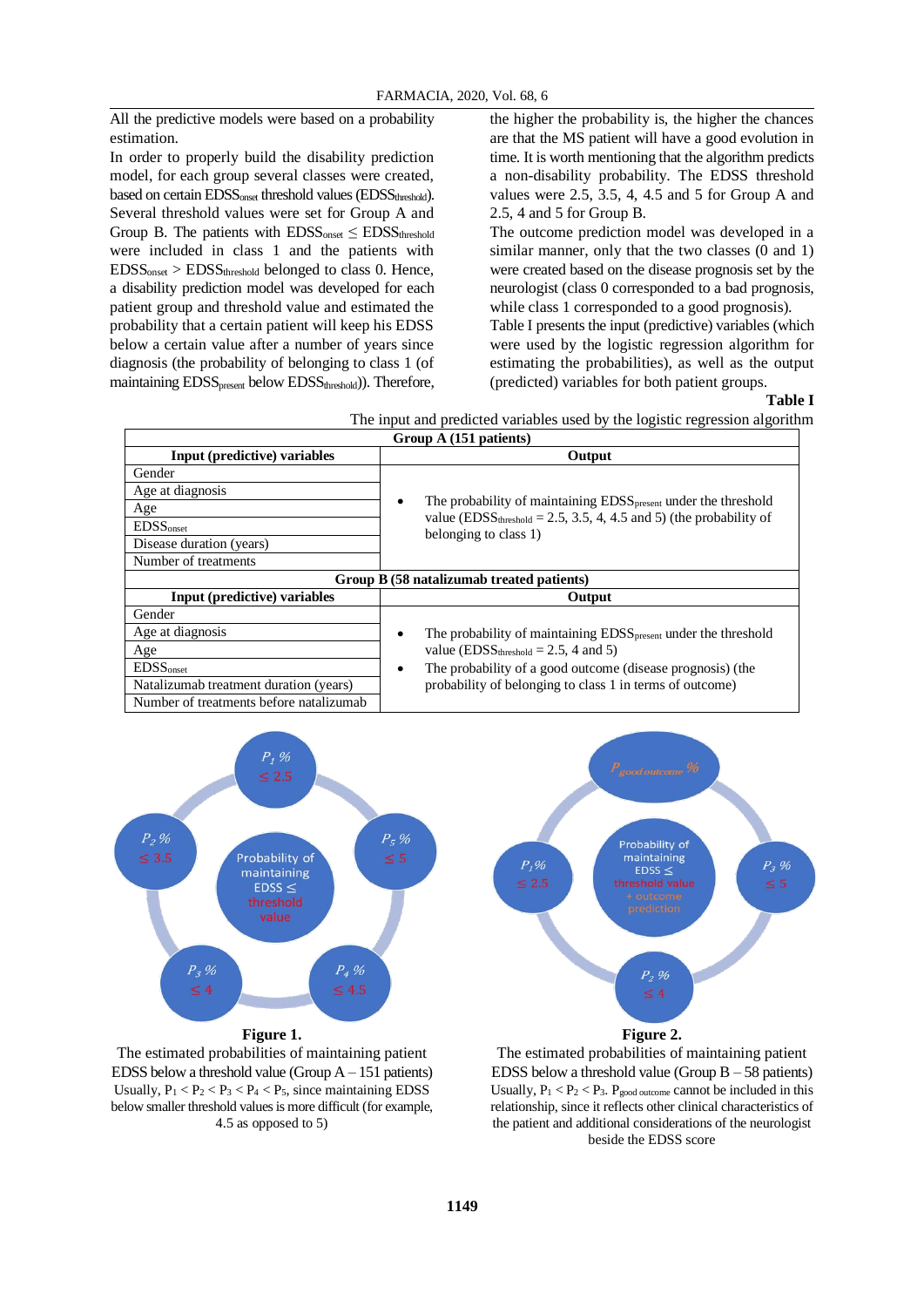Figures 1 and 2 offer a simplified visualization of the estimated probabilities for all the algorithms (Group  $A$  – Figure 1, Group B – Figure 2). The estimated probabilities can be regarded as MS patients' disability and outcome profiles.

#### *Prediction model validation*

A very important phase in the study was the regression model validation and was performed in order to evaluate the predictive ability of the algorithm. The validation was performed in a similar manner for both patient groups. The dataset was split (for each patient group and EDSS threshold value) in a training set and a test set by using a Monte Carlo cross validation technique. The algorithm was built based on the training set and its predictive ability was afterwards evaluated on the test set (not available data). The ratio between the training and the test set was of 14:1 for Group A and of 9:1 for Group B, due to the smaller number of patients belonging to the latter group [6].

For a complete evaluation, both the predictive ability of including the patients in one of the classes (0 or 1) (the classification task) and of estimating the probability of belonging to class 1 were tested. Class 0 was considered the negative class and class 1 the positive one. The classification was evaluated based on accuracy, precision, recall and F1 score and the probability estimation was tested by computing the Brier Score and the Area Under the Receiver Characteristic Operating Curve (ROC AUC) Score. The classification statistical parameters evaluated the percentage of correctly classified patients (accuracy), the false positives (FP) (precision), or the false negatives (FN) (recall). The most important validation measure was the ROC AUC Score, since it quantified the ability of the model of estimating well calibrated probabilities, but also its ability of discriminating between the two classes [4, 8, 15, 18]. Table II presents the details regarding the computation of the statistical measures used for the regression logistic validation. Figure 3 presents a scheme of the phases involved in the validation process.

**Table II**

| Computation of the validation measures and their optimal values [15] |                                                                    |             |                      |  |  |
|----------------------------------------------------------------------|--------------------------------------------------------------------|-------------|----------------------|--|--|
| <b>Validation measure</b>                                            | Formula                                                            | Range       | <b>Optimal value</b> |  |  |
| Accuracy                                                             | Number of correctly classified                                     | $0 - 100\%$ | 100%                 |  |  |
|                                                                      | N                                                                  |             |                      |  |  |
| Precision                                                            | TР                                                                 | $0 - 100\%$ | 100%                 |  |  |
|                                                                      | $TP + FP$                                                          |             |                      |  |  |
| Recall                                                               | TР                                                                 | $0 - 100\%$ | 100%                 |  |  |
|                                                                      | $TP + FN$                                                          |             |                      |  |  |
| F1 score                                                             | 2 x Precision x Recall                                             | $0 - 100\%$ | 100%                 |  |  |
|                                                                      | Precision + Recall                                                 |             |                      |  |  |
| Brier score                                                          | $\frac{1}{N} \chi \sum_{1}^{N} (Pr(1) - Class)^{2*}$               | $0 - 1$     | $\Omega$             |  |  |
| ROC AUC score                                                        | Based on the TP rate (recall) vs. FP rate graphical representation | $0 - 100\%$ | 100%                 |  |  |

 $N =$  the total number of patients from the test set; Pr (1) = the predicted probability of belonging to class 1; Class = the true class (0 or 1);  $TP = true$  positives;  $FP = false$  positives;  $FN = false$  negatives.





The scheme of the validation process for Group A. The validation was performed for Group B in a similar manner, with two differences: a 9:1 ratio between the training set and the test set and 5000 iterations in the Monte Carlo cross validation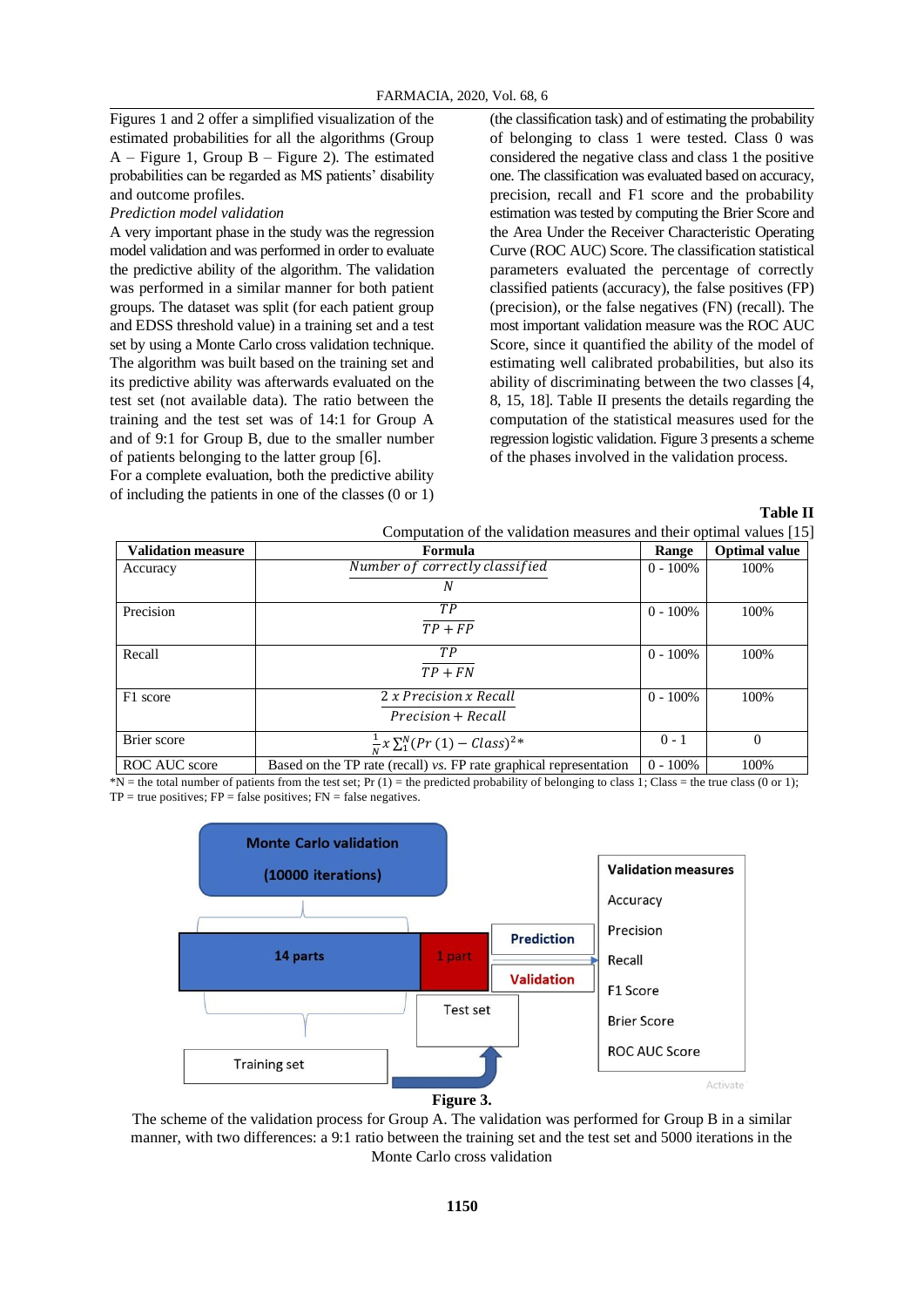### **Results and Discussion**

#### *Validation results*

 $\Gamma$ 

Tables III and IV present the results obtained during the prediction model validation process. The statistical measures are given for each pair patient group – EDSSthreshold.

# *The output data generated by the prediction models – examples on real patients*

For a better understanding of the clinical relevance of the prediction models, Tables V and VI present the results regarding the disability and outcome prediction for two patients belonging to the analysed groups. In order to perform the disability and outcome estimation, the regression logistic algorithm was trained on the rest of the patients for each case and was afterwards applied for the probability estimation on the selected patients. In order to allow a relevant comparison, two patients with similar characteristics regarding age, gender and drug therapy were selected.

Regarding the prediction models which were developed in this study, Tables III and IV present the validation

process results. Due to the slightly unbalanced dataset (the positive class being found in a higher proportion in the majority of the cases), the most useful statistical measure for estimating the classification ability of the model was the F1 Score, a weighted average between precision and recall, who took into account both the FPs and the FNs [15]. The F1 Score values varied in the range of 78.06% and 84.48% for Group A and in the range of 58.55% and 70.31% for Group B. In both patient groups, the F1 Score reached its maximum value for the disability prediction with an  $EDSS_{threshold} = 5$ (84.48% – Group A, 70.31% – Group B). The enhanced results obtained for the classification task for the EDSS threshold values of 4.5 and 5 as opposed to 3.5 and 4 can be explained by the fact that in this situations a better differentiation between the two classes can be outlined (the patients with an EDSS in the range of 3.5 and 4.5 could be quite similar in terms of clinical characteristics to those with an EDSS below 3.5, which makes a prediction for threshold values of 3.5 and 4 quite difficult) [19].

#### **Table III**

|                           |            | The validation results of the disability prediction model for Group A (151 patients) |          |            |          |
|---------------------------|------------|--------------------------------------------------------------------------------------|----------|------------|----------|
| <b>Validation measure</b> | EDSS < 2.5 | EDSS < 3.5                                                                           | EDSS < 4 | EDSS < 4.5 | EDSS < 5 |
| ruracv                    | 76.62%     | 72.25%                                                                               | 73.77%   | 77%        | 76.74%   |

| , anuauvn miasuri | <b>LDO</b> - 4.J | נים כמחד | <b>LDOO - T</b> | LDO - T.J | LUUU - J |
|-------------------|------------------|----------|-----------------|-----------|----------|
| Accuracy          | 76.62%           | 72.25%   | 73.77%          | 77%       | 76.74%   |
| Precision         | 81.45%           | 85.38%   | 89.76%          | 92.98%    | 97.71%   |
| Recall            | 77.75%           | 74.17%   | 75.59%          | 77.71%    | 75.86%   |
| F1 Score          | 78.06%           | 78.21%   | 80.96%          | 83.73%    | 84.48%   |
| Brier Score       | 0.1754           | 0.2016   | 0.2029          | 0.1847    | 0.1838   |
| ROC AUC Score     | 82.21%           | 77.3%    | 76.93%          | 80.9%     | 80.22%   |

## **Table IV**

The validation results of the disability and outcome prediction model for Group A (58 natalizumab treated patients)

| <b>Validation measure</b> | EDSS < 2.5 | EDSS < 4 | EDSS < 5 | <b>Outcome prediction</b> |
|---------------------------|------------|----------|----------|---------------------------|
| Accuracy <sup>1</sup>     | 63.67%     | 55%      | 61.51%   | 72.53%                    |
| Precision $1$             | 62.75%     | 80.12%   | 84.71%   | 66.95%                    |
| Recall <sup>1</sup>       | 60.08%     | 57.03%   | 63.57%   | 69.3%                     |
| $F1$ Score <sup>1</sup>   | 58.55%     | 64.22%   | 70.31%   | 64.88%                    |
| Brier Score <sup>2</sup>  | 0.2392     | 0.2681   | 0.2516   | 0.1884                    |
| ROC AUC Score*2           | 66.67%     | 54.89%   | 59.18%   | 80.29%                    |

\* Most important validation measure – it evaluated the model's ability of estimating well calibrated probabilities [15];

<sup>1</sup> Classification validation measures; <sup>2</sup> Probability prediction validation measures

# **Table V**

The disability prediction results for a patient treated with glatiramer acetate (first line therapy) (Group A)

| <b>Patient characteristics</b>         |        |  |  |  |
|----------------------------------------|--------|--|--|--|
| Gender                                 | Female |  |  |  |
| Age at diagnosis                       | 33     |  |  |  |
| Age                                    | 47     |  |  |  |
| <b>EDSS</b> onset                      | 1.5    |  |  |  |
| <b>EDSS</b> present                    | 2.5    |  |  |  |
| Disease duration (years)               | 14     |  |  |  |
| Number of treatments                   |        |  |  |  |
| <b>Predicted results (Output data)</b> |        |  |  |  |
| Probability (EDSS $\leq$ 2.5)          | 59.69% |  |  |  |
| Probability (EDSS $\leq$ 3.5)          | 68.62% |  |  |  |
| Probability (EDSS $\leq$ 4)            | 75.97% |  |  |  |
| Probability (EDSS $\leq$ 4.5)          | 83%    |  |  |  |
| Probability (EDSS $\leq$ 5)            | 86.63% |  |  |  |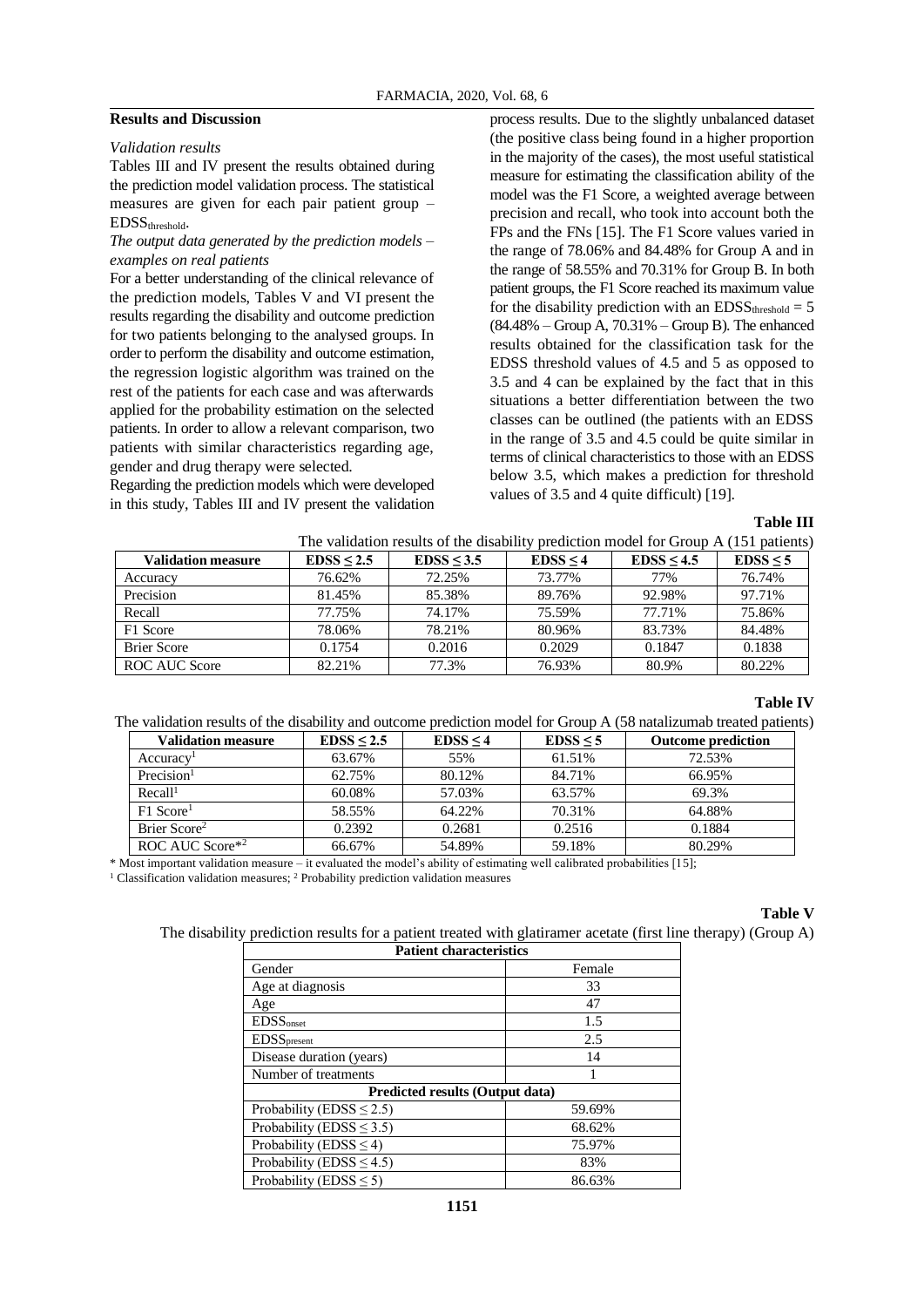#### **Table VI**

| The disability and outcome prediction results for a patient treated with natalizumab (second line therapy) (Group B) |  |  |  |  |  |  |  |  |  |  |  |
|----------------------------------------------------------------------------------------------------------------------|--|--|--|--|--|--|--|--|--|--|--|
|----------------------------------------------------------------------------------------------------------------------|--|--|--|--|--|--|--|--|--|--|--|

| <b>Patient characteristics</b>          |                              |  |  |  |  |
|-----------------------------------------|------------------------------|--|--|--|--|
| Gender                                  | Female                       |  |  |  |  |
| Age at diagnosis                        | 31                           |  |  |  |  |
| Age                                     | 46                           |  |  |  |  |
| <b>EDSS</b> <sub>onset</sub>            | 1.5                          |  |  |  |  |
| <b>EDSS</b> present                     | $\mathcal{L}$                |  |  |  |  |
| Natalizumab treatment duration (years)  | 9                            |  |  |  |  |
| Number of treatments before natalizumab | 0                            |  |  |  |  |
| Good outcome?                           | N <sub>O</sub>               |  |  |  |  |
| <b>Predicted results (Output data)</b>  |                              |  |  |  |  |
| Probability (EDSS $\leq$ 2.5)           | 72.41%                       |  |  |  |  |
| Probability (EDSS $\leq$ 4)             | 78.54%                       |  |  |  |  |
| Probability (EDSS $\leq$ 5)             | 79.55%                       |  |  |  |  |
| Probability – good outcome              | 86.8% (incorrect prediction) |  |  |  |  |
|                                         |                              |  |  |  |  |

However, the most important validation measure of the prediction models was the ROC AUC Score, which quantified the ability of the logistic regression algorithms of estimating well calibrated probabilities. More specific, the higher the ROC AUC Score is, the more precise the predicted probabilities are (personalized for each patient depending of his/her characteristics) [18]. The ROC AUC Score values varied in the range of 77.3 and 82.21% for Group A (151 patients) and between 59.18 and 80.29% for Group B (58 natalizumab treated patients). In both cases, the maximum value of the ROC AUC Score in terms of disability estimation was obtained for  $EDSS_{threshold} = 2.5 (82.21\% - Group A,$ 66.67% – Group B), very probable due to the relatively equal distribution of the dataset between the positive and negative class which was obtained for this threshold value. Nevertheless, in terms of outcome prediction (realized only for Group B), the ROC AUC Score reached higher values (80.29%) than those obtained for the disability prediction in the patients treated with natalizumab (59.18% - 66.67%). The optimized results which were obtained for the outcome prediction suggest that the outcome might represent a more appropriate measure for probability estimation than the EDSS threshold value, being also a more appropriate evaluation measure for natalizumab treated MS patients as opposed to the quantification of the disability degree by using the EDSS [19].

Tables V and VI reflect the clinical relevance of the algorithms, by outlining the results obtained on two real MS patients included in the present study. Both patients had a good evolution in terms of disability (EDSS), which was also positively predicted by the logistic regression algorithm. The model accurately predicted the probabilities of maintaining the EDSS score below the selected threshold values (2.5, 3.5, 4, 4.5 and 5 for the first patient and 2.5, 4 and 5 for the second patient). More exactly, for the glatiramer treated patient, the predicted probabilities varied in the range of 59.69% (EDSS<sub>threshold</sub>  $= 2.5$ ) and 86.62%  $(EDSS_{threshold} = 5)$  and were considered accurate,

since the patient's EDSS score evolved from 1.5 at diagnosis  $(EDSS<sub>onset</sub>)$  to 2.5 at the present moment (EDSSpresent). Secondly, the differences between the 5 predicted probabilities were also relevant: the higher the threshold value was, the higher the predicted probability was. These differences were due to the fact that maintaining the EDSS score below a lower value (such as 2.5 - 59.69%) is more difficult than maintaining it below a higher value (such as 3.5 - 68.62%). In addition, the differences are consistent with the fact MS is a progressive, debilitating disease, the disability degree of the patients usually evolving over time [1]. These results prove the ability of the model of performing a good differentiation depending on different EDSS threshold values, which might allow not only a good estimation of non-disability probabilities, but also a relevant stratification and prioritization of MS patients. For example, while comparing two patients, the one with an 11% probability of maintaining the EDSS below 4 will have a higher disability risk than the one with a 15% probability of maintaining the EDSS score below the same value. Hence, the patient with a higher risk will have a higher priority during the monitoring process, in order to succeed in improving the quality of life and reducing the disability progression in MS patients.

For the natalizumab treated patient, similar results were obtained in terms of disability prediction. These results are consistent with the fact that the two patients had similar characteristics, both being females and being diagnosed with MS in their early 30s. Neither patient had any prior treatment before the current treatment, glatiramer acetate and natalizumab respectively. However, the natalizumab treated patient received mitoxantrone during the therapy, very probable due to a high risk of developing primary progressive MS [10, 11]. For this patient, the algorithm falsely predicted a good outcome (86.8%), despite of the fact that the neurologist did not set a good patient prognostic during the examination. These aspects are of utmost importance and reflect the need of including a complete list of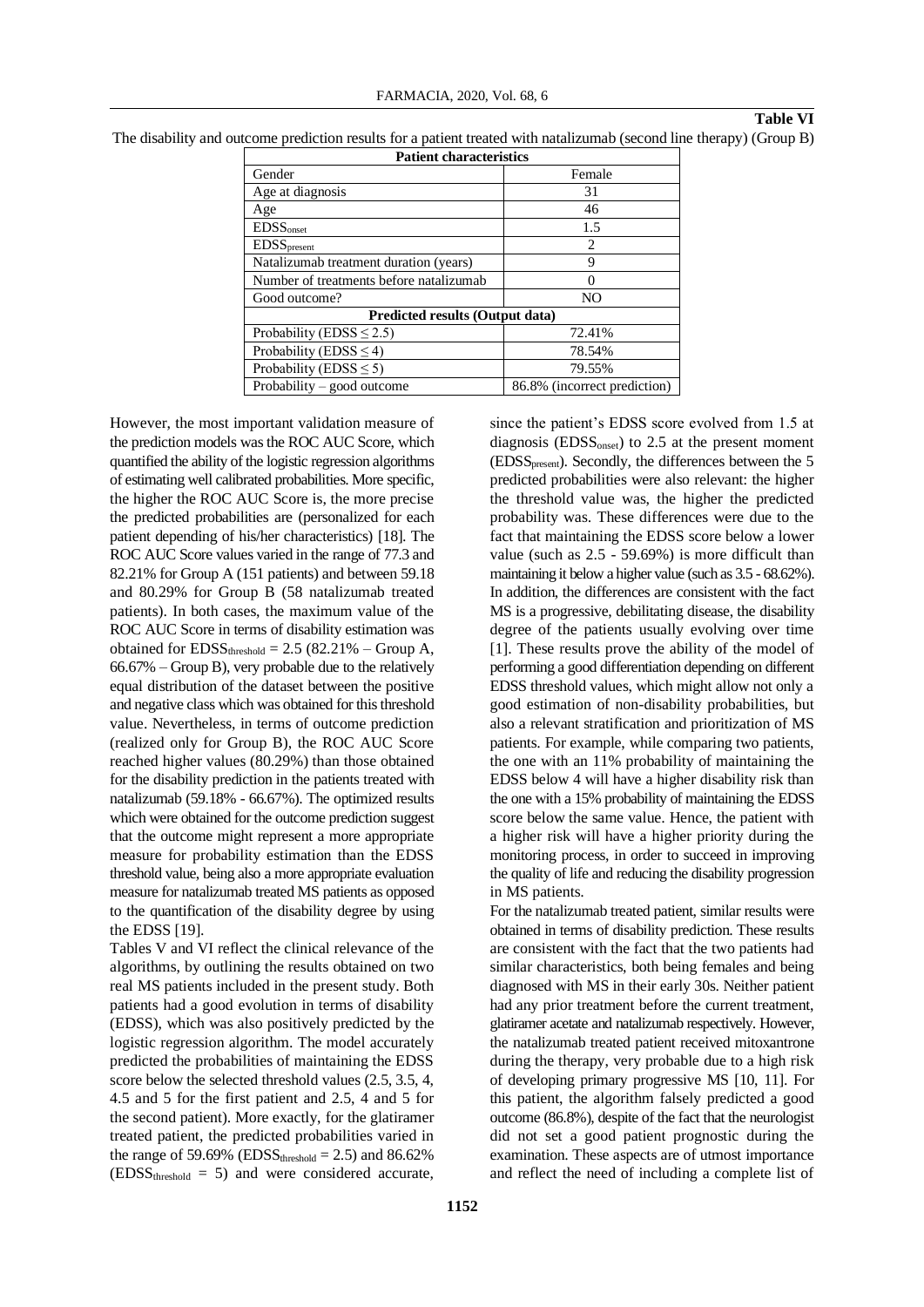patient clinical characteristics and of embedding in the prediction model all related therapies which might

influence the disability and outcome of MS patients. The most similar study with the one which was developed was conducted by Zhao and embedded as predictive variables demographical data, clinical characteristics and image analysis in order to predict MS patients' disability depending on EDSS [22]. Despite the high complexity of the predictive variables and the consistent number of patients which were included in the study (1693), the mean accuracy and recall varied in the range of 68% and 71%, as opposed to a mean accuracy of 75.3% and a mean recall of 76.22% in the present study, both obtained for Group A (151 MS patients with different drug therapies) by considering all 5 cases according to the EDSS threshold value.

However, the main elements of differentiation and originality which were present in the current study were the good ROC AUC Score (a mean ROC AUC Score of 79.51% for the disability prediction in Group A and 80.29% for the outcome prediction in natalizumab treated patients). As opposed to the current study, the one developed by Zhao did not develop a probability estimation algorithm, nor did it aim at building an outcome prediction model [22].

Another study with a reasonable amount of similarity to the present one was conducted by Weideman, which proved the advantages of developing a novel MS severity score, with an important predictive value regarding future relapses and disability accumulation [20]. The main advantage of this score over the classical EDSS based MS Severity Score was the substitution of age with disease duration, which as a consequence leads to a proper quantification of disease onset. However, even though the web application which was developed provides by means of complex statistical models different correlation analyses and simulations which might aid in therapeutic decisions, it was not based on a specific machine learning technique, which might be considered as a drawback as opposed to the present study. Therefore, it should be mentioned that that the final model which is used in the computations is a statistical model embedded in a disease severity scale, and not a machine learning model [20].

By contrast, a study conducted by Stühler aimed at developing a proper machine learning algorithm (based on Bayesian generalized linear models) which estimated the treatment response in MS patients [17]. The validation results were considered clinically relevant for both the relapse and the confirmed disability progression prediction. However, the statistical measures used for validation (mean squared error, negative log-likelihood and C-Index) were different than the ones used in the present study and hence, a relevant comparison cannot be performed from this point of view, even though both studies were based on a probabilistic approach in terms of prediction. The authors therefore conclude that the main advantage of the present work over the one conducted by Stühler was the EDSS threshold probability prediction, which might lead to a more accurate quantification of MS patients evolution as opposed to the sole estimation of disability progression [17].

Therefore, despite the limitations and the disadvantages which were highlighted in detail, the developed algorithms present a consistent degree of clinical relevance, being able of retrieving patient-tailored disability and outcome profiles.

In addition, future studies aim at developing a simple and intuitive online platform, which could be used by the physician for patient stratification and prioritization in terms of outcome probability estimation. Consequently, this option might lead on the long term to an important improvement in the quality of life of MS patients.

#### **Conclusions**

A prediction model of the disability and outcome of MS patients was developed and validated. In order to improve the clinical relevance of the algorithm, future studies must include more patients, select more relevant predictive variables and create an online platform. After these additional steps are undertaken, the prediction algorithms might be used for routine patient monitoring and prioritization in hospitals, for an early estimation of the most likely disability degree and outcome of a certain patient, both depending on the treatment duration and the complete disease modifying therapy.

#### **Conflict of interest**

The authors declare no conflict of interest.

#### **References**

- 1. Cree BAC, Gourraud PA, Oksenberg JR, Bevan C, Crabtree-Hartman E, Gelfand JM, Goodin DS, Graves J, Green AJ, Mowry E, Okuda DT, Pelletier D, von Büdingen HC, Zamvil SS, Agrawal A, Caillier S, Ciocca C, Gomez R, Kanner R, Lincoln R, Lizee A, Qualley P, Santaniello A, Suleiman L, Bucci M, Panara V, Papinutto N, Stern WA, Zhu AH, Cutter GR, Baranzini S, Henry RG, Hauser SL, Long‐term evolution of multiple sclerosis disability in the treatment era. *Ann Neurol.*, 2016; 80(4): 499-510.
- 2. Cutter GR, Zimmerman J, Salter AR, Knappertz V, Suarez G, Waterbor J, Howard VJ, Ruth AM, Causes of death among persons with multiple sclerosis. *Mult Scler Relat Disord.*, 2015; 4(5): 484-490.
- 3. Désir C, Bernard S, Petitjean C, Heutte L, A Random Forest Based Approach for One Class Classification in Medical Imaging. In Wang F, Shen D, Yan P, Suzuki K, (editors) MLMI: International Workshop on Machine Learning in Medical Imaging, 2012; vol. 7588: 234-241.
- 4. Drotar P, Smekal Z, Comparative study of machine learning techniques for supervised classification of biomedical data. *Acta Electrotechnica et Informatica*, 2014; 14(3): 5-10.